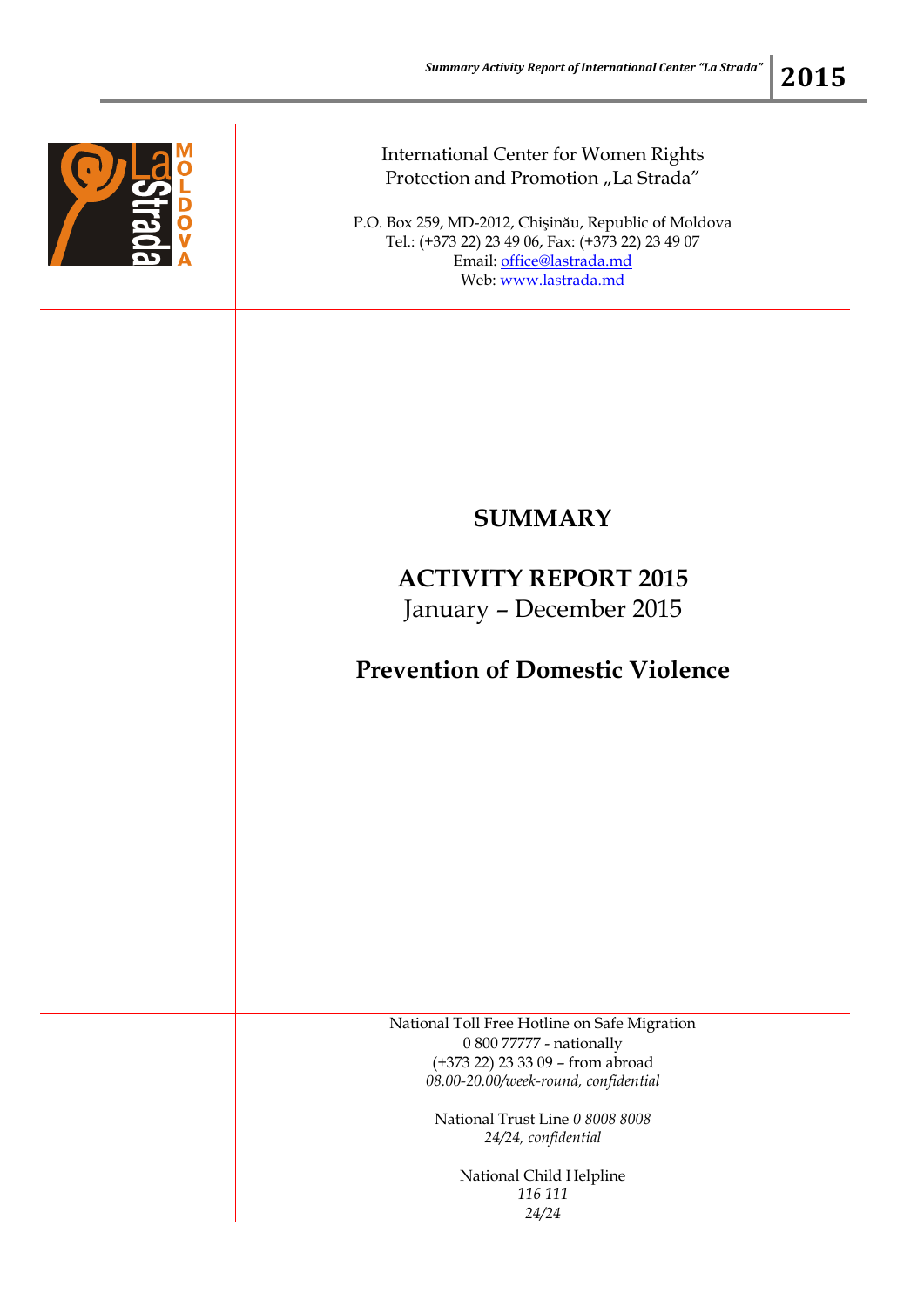|                                | <b>ACTIVITY AREA PREVENTION OF DOMESTIC VIOLENCE</b>                                                                                                                                                                                                                                                                                                                                                                                                                                                                                                                                                                                                                                                                                                                                                                                                                                                                                                                                                                                                                                                                                                                                                                                                                                                                                                                                                                                                                                                                                                                                                             |
|--------------------------------|------------------------------------------------------------------------------------------------------------------------------------------------------------------------------------------------------------------------------------------------------------------------------------------------------------------------------------------------------------------------------------------------------------------------------------------------------------------------------------------------------------------------------------------------------------------------------------------------------------------------------------------------------------------------------------------------------------------------------------------------------------------------------------------------------------------------------------------------------------------------------------------------------------------------------------------------------------------------------------------------------------------------------------------------------------------------------------------------------------------------------------------------------------------------------------------------------------------------------------------------------------------------------------------------------------------------------------------------------------------------------------------------------------------------------------------------------------------------------------------------------------------------------------------------------------------------------------------------------------------|
| <b>Strategic</b>               | To support the Government of RM in streamlining national ADV policies                                                                                                                                                                                                                                                                                                                                                                                                                                                                                                                                                                                                                                                                                                                                                                                                                                                                                                                                                                                                                                                                                                                                                                                                                                                                                                                                                                                                                                                                                                                                            |
| objective 1                    |                                                                                                                                                                                                                                                                                                                                                                                                                                                                                                                                                                                                                                                                                                                                                                                                                                                                                                                                                                                                                                                                                                                                                                                                                                                                                                                                                                                                                                                                                                                                                                                                                  |
| <b>Activity stream</b><br>1.1. | To advocate for better legal leverages for the protection of the rights of victims of DV                                                                                                                                                                                                                                                                                                                                                                                                                                                                                                                                                                                                                                                                                                                                                                                                                                                                                                                                                                                                                                                                                                                                                                                                                                                                                                                                                                                                                                                                                                                         |
| Activity 1.1.1.                | To provide expert opinion in advancing legal framework<br>Upon request of the MLSPF, the International Center "La Strada" provided individual expert<br>opinion on the draft Law on amending current legislation as related to aspects of prevention<br>and combating domestic violence. Additionally, La Strada expert opinion on the draft Law,<br>was integrated into the common position paper of the National Coalition "Life without<br>violence".<br>La Strada expert participated in the Public Forum "Partnership for an Inclusive and Prosper<br>Moldova: Women count!" as member and key speaker of the working group "Women                                                                                                                                                                                                                                                                                                                                                                                                                                                                                                                                                                                                                                                                                                                                                                                                                                                                                                                                                                          |
|                                | affected by domestic violence". The Forum enabled round of thematic meetings with<br>representatives of political parties, both members in Parliament and non-members, aimed at<br>increasing their awareness about violence against women and pleading that women's rights<br>protection is expressly integrated into the their political platforms and agendas.                                                                                                                                                                                                                                                                                                                                                                                                                                                                                                                                                                                                                                                                                                                                                                                                                                                                                                                                                                                                                                                                                                                                                                                                                                                |
| Activity 1.1.2.                | Expert opinion on improving ADV policies coordination and monitoring mechanism/<br>recommendation provided to the MLSPF                                                                                                                                                                                                                                                                                                                                                                                                                                                                                                                                                                                                                                                                                                                                                                                                                                                                                                                                                                                                                                                                                                                                                                                                                                                                                                                                                                                                                                                                                          |
|                                | "La Strada" representative attended all meetings organised by the Inter-Ministerial<br>Coordination Council and actively participated in all events organised, advocating for the<br>signing and ratification of the Istanbul Convention.                                                                                                                                                                                                                                                                                                                                                                                                                                                                                                                                                                                                                                                                                                                                                                                                                                                                                                                                                                                                                                                                                                                                                                                                                                                                                                                                                                        |
| <b>Activity stream</b>         | To provide information in support of policy development process                                                                                                                                                                                                                                                                                                                                                                                                                                                                                                                                                                                                                                                                                                                                                                                                                                                                                                                                                                                                                                                                                                                                                                                                                                                                                                                                                                                                                                                                                                                                                  |
| 1.2.                           |                                                                                                                                                                                                                                                                                                                                                                                                                                                                                                                                                                                                                                                                                                                                                                                                                                                                                                                                                                                                                                                                                                                                                                                                                                                                                                                                                                                                                                                                                                                                                                                                                  |
| Activity 1.2.1.                | To conduct studies in the field of interest<br>Under support of USA Embassy in Chisinau, "La Strada" conducted the study "Ensuring access<br>of victims of sexual violence to adequate legal and social protection". The study allowed<br>researching experience of 14 women and girls victims of sexual violence (who have been in<br>contact with the legal/social protection system and beneficiated/not beneficiated from<br>assistance) and collecting opinion of 20 managers of service providers for victims of<br>domestic violence (since in Moldova there are not specialised services for women affected by<br>sexual violence), 35 specialists from legal and social area. Major conclusions are: sexual<br>violence is the least recognized and reported form of violence; the biggest majority of cases<br>don't get into the attention of the authorities; the main factors which favour this situation<br>are multiple: (i) stereotyped social norms in which maleness is associated with domination<br>and aggression, while femininity with obedience and silence; (ii) blaming persons who are<br>victims of these situations, as being guilty for the producing of these offences; (iii) the fear of<br>the persons to denounce such cases, in order not to be blamed, marginalized, etc. The key<br>scope of this exercise was to emerge professional discussion around the need to improve law<br>and implementation mechanisms in support and protection of the rights of victims. The<br>report on the study will be presented and discussed with main stakeholders on February<br>2016. |
|                                | Under the support of OSCE mission to Moldova La Strada conducted the study "Access to<br>justice for victims of domestic violence in Moldova". The study allowed researching experience<br>of 40 women affected by DV who beneficiated/not beneficiated from assistance and also<br>collecting opinion from both state and non-governmental organizations - advocates and<br>lawyers from NGO' and state-supported centres, (public) advocates and para-lawyers under<br>Territorial Offices for the Free State-guaranteed assistance, judges, prosecutors, and also<br>psychologists. The study provides series of recommendations for the professionals that<br>strive for the improvement of the access of victims of DV to legal assistance services and<br>overall that would facilitate non-conditional access to justice. The report has been printed in<br>2015 and is available in Romanian Russian and English on www.lastrada.md                                                                                                                                                                                                                                                                                                                                                                                                                                                                                                                                                                                                                                                                      |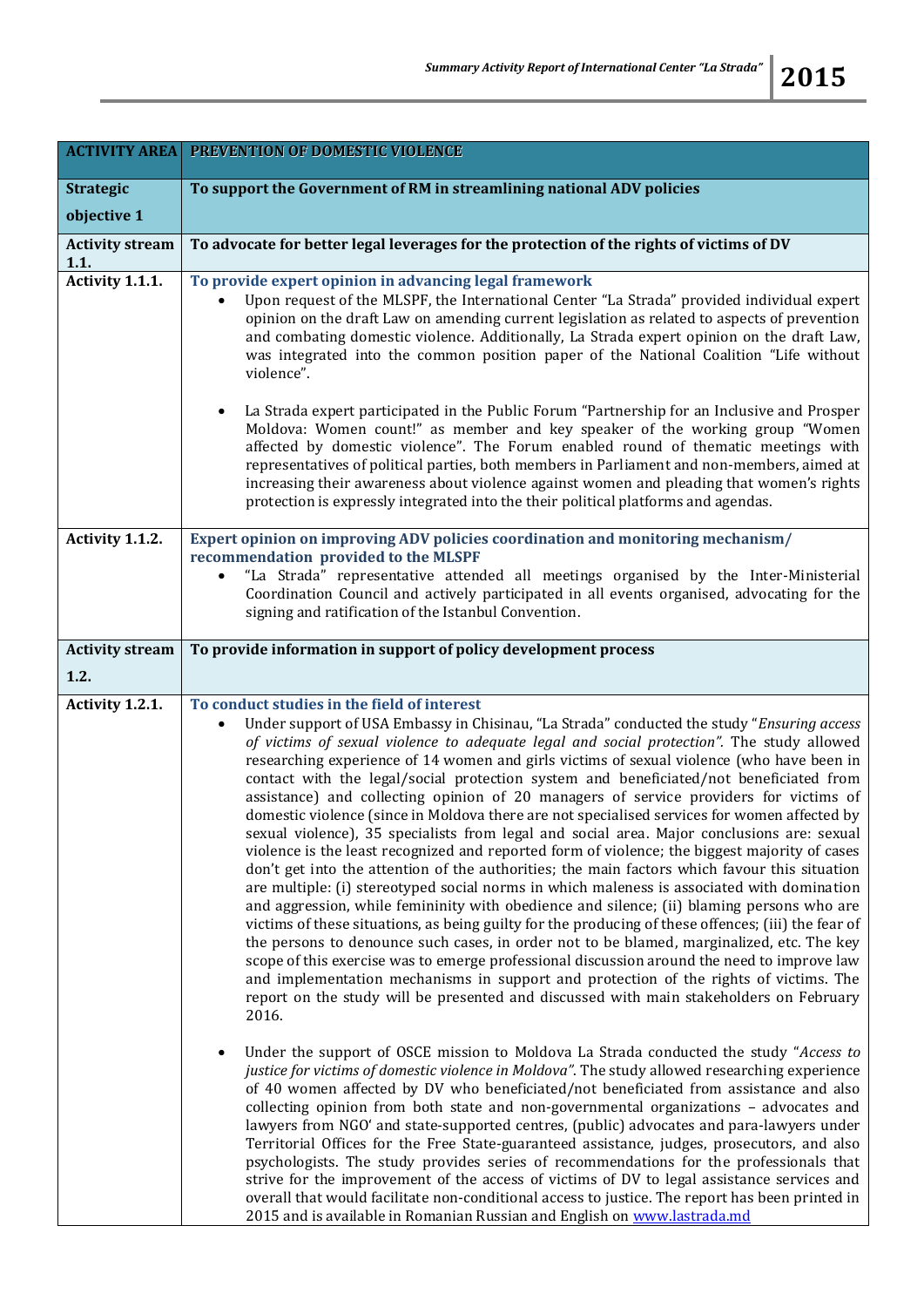|                                  | http://www.lastrada.md/publicatii/ebook/A5-Raport DV 24 02 2015.pdf<br>http://www.lastrada.md/publicatii/ebook/Practices on access justice for VDV RUS A5.pdf<br>http://www.lastrada.md/publicatii/ebook/Practices on access justice for VDV ENG A5.pdf                                                                                                                                                                                                                                                                                                                                                                                                                                                                                                                                                                                                                                                                                                                                                                                                                                                                                                                                                                                                                                                                                                                                                                                                     |
|----------------------------------|-------------------------------------------------------------------------------------------------------------------------------------------------------------------------------------------------------------------------------------------------------------------------------------------------------------------------------------------------------------------------------------------------------------------------------------------------------------------------------------------------------------------------------------------------------------------------------------------------------------------------------------------------------------------------------------------------------------------------------------------------------------------------------------------------------------------------------------------------------------------------------------------------------------------------------------------------------------------------------------------------------------------------------------------------------------------------------------------------------------------------------------------------------------------------------------------------------------------------------------------------------------------------------------------------------------------------------------------------------------------------------------------------------------------------------------------------------------|
| Activity 1.2.2.                  | To edit and publish the Report of 5 years of activity of "La Strada" in prevention of DV field<br>"La Strada" compiled and printed the Report of 5 years of activities in the field of prevention<br>of DV, prepared in Facts & Figures format. The Report is available in Romanian on:<br>http://www.lastrada.md/publicatii/ebook/TrustLine 5 ani de activitate.pdf<br>"la Strada" compiled and printed a Brochure dedicated to 5 year of activities in the field of<br>$\bullet$<br>prevention of domestic violence and promoting rights of women affected by DV<br>http://www.lastrada.md/publicatii/ebook/TrustLine 5 ani de activitate.pdf                                                                                                                                                                                                                                                                                                                                                                                                                                                                                                                                                                                                                                                                                                                                                                                                             |
| <b>Activity stream</b><br>1.3.   | To contribute to the international monitoring and evaluation mechanisms on women's rights<br>protection                                                                                                                                                                                                                                                                                                                                                                                                                                                                                                                                                                                                                                                                                                                                                                                                                                                                                                                                                                                                                                                                                                                                                                                                                                                                                                                                                     |
|                                  | To promote better transparency of Government efforts<br>"La Strada" provided contribution US HR Report, reflecting the main facts and findings from<br>Trust-Line calls and reported cases perspective, legal assistance to victims of DV and<br>providing recommendations for better prevention and protection of women affected by DV.                                                                                                                                                                                                                                                                                                                                                                                                                                                                                                                                                                                                                                                                                                                                                                                                                                                                                                                                                                                                                                                                                                                    |
| <b>Strategic</b><br>Objective 2. | To contribute to reducing vulnerability of women to DV                                                                                                                                                                                                                                                                                                                                                                                                                                                                                                                                                                                                                                                                                                                                                                                                                                                                                                                                                                                                                                                                                                                                                                                                                                                                                                                                                                                                      |
| <b>Activity stream</b><br>2.1.   | To ensure availability of information on non-violent life for youngsters                                                                                                                                                                                                                                                                                                                                                                                                                                                                                                                                                                                                                                                                                                                                                                                                                                                                                                                                                                                                                                                                                                                                                                                                                                                                                                                                                                                    |
| Activity 2.1.1.                  | To conduct training of trainers for peer educators on non-violent life style<br>As a tradition already, "La Strada" conducted at the beginning of year the training<br>"Prevention of Domestic Violence" for the Peer-to-Peer educators so that 23 newly recruited<br>young educators had a possibility to familiarize themselves with the theoretical and<br>conceptual aspects of DV phenomenon, identify the first signs of power and control during a<br>relationship, and build skills and abilities in delivering a seminar for the youngsters. After<br>one month of field work and first experiences, the second practical stage of the training for<br>peer educators "Prevention of domestic violence" was organized. The training focused<br>primarily on techniques for organizing and delivering seminars for youngsters, steps to be<br>followed in training, methods of encouraging discussions about the topic "Prevention of<br>domestic violence by identifying the first signs of power and control during the period of<br>dating". The training also allowed each educator to go through two seminar simulation<br>exercises using and not-using video support. In summer, after the school year was over, "La<br>Strada" conducted midterm "Evaluation and planning Workshop for peer-to-peer educators"<br>aiming at improving the training module, based on feedback from field, and developing new<br>awareness raising materials. |
| Activity 2.1.2.                  | To conduct info outreach activities for pupils and teachers<br>1758 pupils (904 girls and 854 boys) took part in 72 seminars organized in schools by "La<br>Strada" Peer-to-Peers educators at the request of Education Departments from different<br>regions of Moldova, under the MoU with ME;<br>"La Strada" staff and volunteers took part in the national Campaign "16 days of activism<br>against gender-based violence" organized under auspices of MLSPF, and took part in events<br>(ex.: flash mob held at the Shopping Mall) organized by the Secretariat of the National<br>Coalition "life without violence". During awareness campaign "La Strada" representatives<br>distributed booklets promoting Trust Line for women and other LS services. More than 200<br>persons have been directly reached out.                                                                                                                                                                                                                                                                                                                                                                                                                                                                                                                                                                                                                                     |
| Activity 2.1.3.                  | To disseminate info and educational printed materials on DV issue<br>More than 100 posters promoting the Trust Line Service have been distributed to various<br>target professionals groups (policemen, social workers, psychologists and others) who took<br>part in capacity building events organized by "La Strada" and its partner organizations;<br>2000 educational leaflets have been distributed to young people during awareness rising<br>activities conducted by "La Strada" Peer-to-Peer Educators.                                                                                                                                                                                                                                                                                                                                                                                                                                                                                                                                                                                                                                                                                                                                                                                                                                                                                                                                            |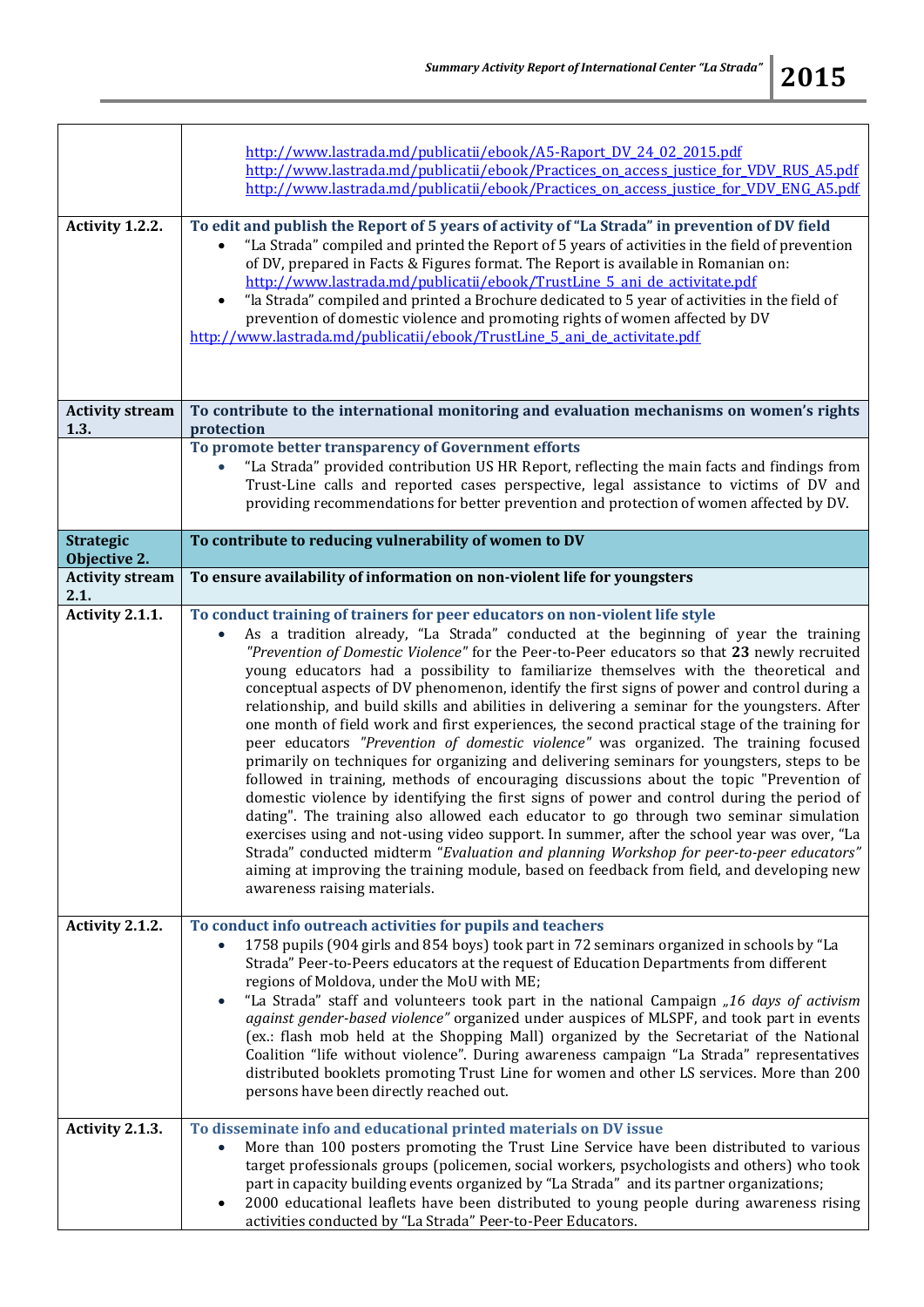| <b>Activity stream</b><br>2.2.   | To mobilize the professionals and society to recognize the issue of DV as a matter of HR<br>violation                                                                                                                                                                                                                                                                                                                                                                                                                                                                                                                                                                                                                                                                                                                                                                                                                                                                                                                                                                                                                                                                                                                                                                                                             |
|----------------------------------|-------------------------------------------------------------------------------------------------------------------------------------------------------------------------------------------------------------------------------------------------------------------------------------------------------------------------------------------------------------------------------------------------------------------------------------------------------------------------------------------------------------------------------------------------------------------------------------------------------------------------------------------------------------------------------------------------------------------------------------------------------------------------------------------------------------------------------------------------------------------------------------------------------------------------------------------------------------------------------------------------------------------------------------------------------------------------------------------------------------------------------------------------------------------------------------------------------------------------------------------------------------------------------------------------------------------|
| Activity 2.2.1.                  | To organize national public awareness campaign to promote 0-tolerance to domestic violence,<br>particularly to marital rape                                                                                                                                                                                                                                                                                                                                                                                                                                                                                                                                                                                                                                                                                                                                                                                                                                                                                                                                                                                                                                                                                                                                                                                       |
|                                  | <b>Elaboration of a TV spot</b>                                                                                                                                                                                                                                                                                                                                                                                                                                                                                                                                                                                                                                                                                                                                                                                                                                                                                                                                                                                                                                                                                                                                                                                                                                                                                   |
|                                  | A thematic video spot has been produced tailored revealing the problem of marital rape as a<br>form of DV and encouraging women affected by this form to seek support by facilitating<br>access to Trust Line. The video spot has been broadcasted via 4 TV nation-wide stations for<br>a total of 233 minutes and 25 seconds. Video spot is available on www.lastrada.md and<br>YouTube https://www.youtube.com/watch?v=cRZ0j w6m-Q                                                                                                                                                                                                                                                                                                                                                                                                                                                                                                                                                                                                                                                                                                                                                                                                                                                                              |
|                                  | Public presentation of the movie "Culorile" (Eng. "Colours") and post-screening discussions<br>In 2015, 10 presentations of the movie have been organized by "La Strada" in the regions,<br>mostly in partnership with Educational Departments (Cimislia, Ungheni, Singerei, ) but also<br>in partnership with Peace Corp Volunteers, Leaders of the Local Children and Youth Council<br>from Adolescent Center of the General Direction of Education, Youth and Sports; In this way,<br>a total number of 1390 persons (pupils, stakeholders and community members) took part in<br>the movie presentation, followed by the post-film discussions.<br>the movie<br>"Colors"<br>Starting with<br>June<br>2015<br>available<br>YouTube<br>is<br>$\bullet$<br>on<br>https://www.youtube.com/watch?v=f3HDJMo K08                                                                                                                                                                                                                                                                                                                                                                                                                                                                                                     |
|                                  | <b>Media interviews and articles</b><br>15 media titles/interventions were undertaken by "La Strada" representatives for different<br>media sources (4 for newspapers/press agencies, 8 for TV and 3 for radio);<br>29426 visitors visited Facebook page via specifically created (in Romanian) page providing<br>$\bullet$<br>information<br>of<br>services<br>provided<br>via<br>Trust<br>Line<br>on<br>types<br>http://www.facebook.com/telefonuldeincredere; 88 articles have been places on the<br>Facebook page during 2015 and 754 "likes" have been registered;<br>51 info pieces on DV issues have been placed by auditory on Odnoklassniki webpage counter<br>$\bullet$<br>http://www.odnoklassniki.ru/violenta.in.familie, describing services provided via Trust<br>Line, and 175 registered "likes" have been registered.                                                                                                                                                                                                                                                                                                                                                                                                                                                                            |
| Activity 2.2.2.                  | To pilot and validate school curricula among school staff on promotion of harmoniois<br>relationships<br>At the beginning of 2014, under the recommendation of ME, "La Strada" started piloting the<br>curriculum "Harmonious Relationships in the family". The process started with a workshop<br>organised on April 4-6 where 11 teachers enhanced their skills to implement the curriculum<br>and take part in the piloting process. The piloting process envisaged evaluation of the<br>effectiveness of the course by means of pedagogical experiment and included 423 school-<br>children who took part in the post-course evaluation process in 11 pre-selected high schools<br>from various regions of Moldova. On June 18, a Round Table on validation of the Piloting<br>phase has been organized by "La Strada" in cooperation with the ME. As a result, the<br>piloted/improved Curriculum and the Report of the piloting results have been handled to<br>ME. On Sep 2nd, the Council for National School Curricula has finally approved it by<br>recommending for including it the list of optional courses for high school institutions. In<br>2015 LS experts worked on elaboration of the pupil's book. In 2016 LS will continue<br>cooperation with the ME to empower them implement the course. |
| <b>Strategic</b><br>Objective 3. | To contribute to the development of human capacities to effectively address cases of domestic<br>violence                                                                                                                                                                                                                                                                                                                                                                                                                                                                                                                                                                                                                                                                                                                                                                                                                                                                                                                                                                                                                                                                                                                                                                                                         |
| <b>Activity stream</b><br>3.1.   | To enhance skills and abilities of service providers to effectively respond to the needs of<br>victims                                                                                                                                                                                                                                                                                                                                                                                                                                                                                                                                                                                                                                                                                                                                                                                                                                                                                                                                                                                                                                                                                                                                                                                                            |
| Activity 3.1.1.                  | To organize capacity building for service providers                                                                                                                                                                                                                                                                                                                                                                                                                                                                                                                                                                                                                                                                                                                                                                                                                                                                                                                                                                                                                                                                                                                                                                                                                                                               |
|                                  | In July, La Strada organised a 3-days national training Workshop "Psychological assessment<br>report - a mean for ensuring the protection of domestic violence victims" for 18<br>psychologists mainly from organizations members of the Coalitions "Life without violence";<br>The Workshop had as key trainer a clinical psychologist and psychotherapist from Sibiu,<br>Romania with vast experience in assisting women affected by various forms of violence. The<br>event aimed at discussing best practices on writing psychological evaluation reports and                                                                                                                                                                                                                                                                                                                                                                                                                                                                                                                                                                                                                                                                                                                                                 |